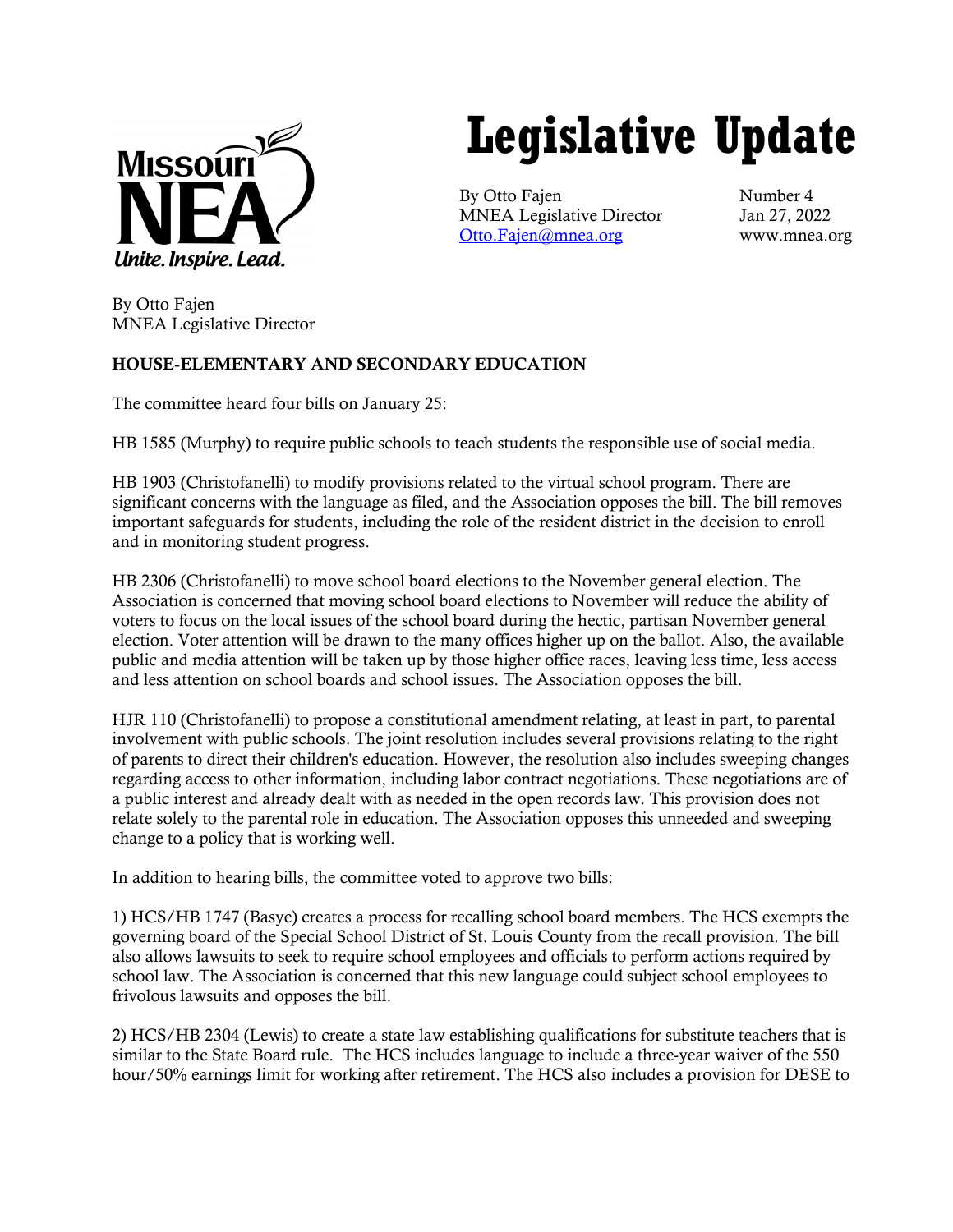establish an anonymous, online survey tool for substitute teachers that will help collect relevant data regarding the pay, support, and experiences of substitute teachers across the state. The HCS also includes an emergency clause.

## SENATE EDUCATION COMMITTEE

The committee met on January 25 to hear four bills:

SB 648 (Rowden) to modify provisions related to the virtual school program. This bill is the same as HB 1903 (Christofanelli) and presents the same concerns with the language as filed. The Association opposes the bill. The bill removes important safeguards for students, including the role of the resident district in the decision to enroll and in monitoring student progress.

SB 657 (Cierpiot) to establish procedures for recall elections for school board members. Unlike HB 1747 (Bayse), this bill contains no new provisions to authorize lawsuits against school staff and school officials.

SB 662 (Arthur) to provide for school innovation waivers to exempt schools from specific requirements imposed by statute or regulation. The Association believes this bill could be used to grant flexibility to improve pupil assessments and supports the bill.

SB 681 (O'Laughlin) to modify provisions related to literacy and reading instruction. The bill repeals retention in grade requirements for struggling readers and requires assessment and intervention beginning in kindergarten. The bill requires systematic and explicit interventions for students with characteristics of dyslexia. The Association believes that reading instruction, with appropriate evidence-based reading intervention, especially in the early grades, is essential for learning and achieving high standards in all content areas. The committee appears likely to consider a substitute bill that contains many provisions from SB 1076 (Arthur), a somewhat similar bill filed last week.

### HOUSE-HIGHER EDUCATION COMMITTEE

The committee heard two bills on January 24:

HB 1723 (Shields) regarding the  $A+$  Schools scholarships. The bill would allow  $A+$  students who earn an associate degree or the equivalent to apply A+ scholarship funds toward earning a bachelor's degree if the student has used less than  $$10,000$  in A+ funds for the associate degree or the equivalent up to a total of \$15,000.

HB 1724 (Hudson) regarding policies of public higher education institutions in recognizing student association. The bill would prevent a public college from limiting recognition to belief-based student associations that require leaders to adhere to its beliefs, practice requirements or standards of conduct. The Association believes that organizations are strengthened by offering memberships on a nondiscriminatory basis. The Association opposes the bill as filed.

### SCHOOL RETIREMENT

The House Pensions Committee heard HB 2114 (Rusty Black) on January 26. The bill would revise PSRS working after retirement provisions. The bill extends time a retiree may use the critical shortage provision from two years to four years. The bill also increases the amount a PSRS retiree may earn working in a PEERS position from \$15,000 per year to the Social Security earnings limit, currently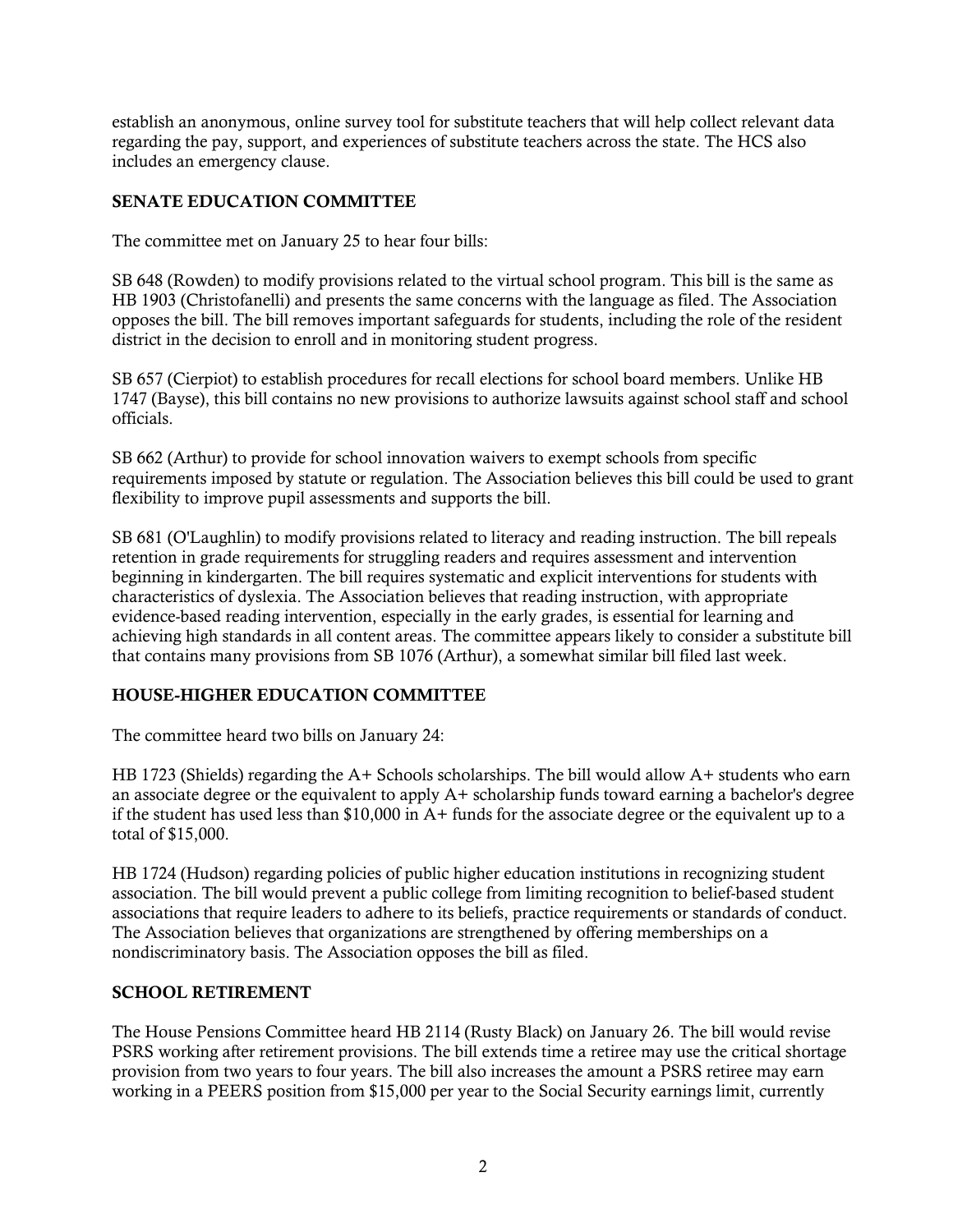\$19,560. The Association supports the bill and believes the critical shortage position can be improved to better allow PSRS retirees to help when needed. Improvements could include increasing the allowed number of shortage positions as a percentage in larger districts, allowing immediate employment on a temporary basis when needed and allowing positions to be advertised on a public website created to post available positions.

# PARTISAN SCHOOL BOARD ELECTIONS

The House General Laws Committee heard HB 1611 (Sassman) on January 24. The bill requires candidates for office in political subdivisions, including school boards, to declare a political party affiliation and for that affiliation to be printed on the ballot. The Association is concerned that requiring party affiliation will create an unneeded focus on those issues that are of interest to political parties, even if those issues aren't relevant to the primary work of school boards. This change is unneeded and will distract school board candidates and the voting public from the most important functions for the school board to accomplish. The Association opposes the bill.

# INITIATIVE PETITIONS

The House Elections and Elected Officials Committee heard three joint resolutions on January 26. HJR 70 (Davidson), HJR 71 (Davidson) and HJR 102 (Evans) would each make it harder for citizens to use the initiative petition process in the future, and the Association opposes these measures.

# PROPERTY ASSESSMENT CAPS

The Senate Ways and Means Committee heard two measures on January 27 that would allow certain property assessments to be limited.

SJR 39 (Luetkemeyer) would propose a constitutional amendment that, if approved by voters, would allow the growth of property assessed values to be limited by law. SB 680 (Luetkemeyer) is implementing legislation that would place a limit on the growth in assessments of residential real property, should SJR 39 be passed by the legislature and approved by voters.

The Association is concerned that these two measures would cause certain properties to artificially be assessed below actual values according to which other properties are assessed. This would create two problems: first, the reduced assessments would reduce local property tax revenues which help fund public schools and other essential local services. Second, this change would undermine the basic constitutional provision that taxes shall be uniform. This could undermine public confidence regarding the fairness of the property tax system.

The committee also voted to approve SB 701 (Moon) to eliminate the corporate income tax and SB 739 (Eigel) to reduce the top rate of income tax. While the state is currently flush with cash due to an influx of federal stimulus funds and high state revenues from an economy benefitting from federal funds to the private sector, these bills would enact significant and permanent tax cuts that will reduce the state's long term capacity to fund public education and other vital services. The Association opposes both bills.